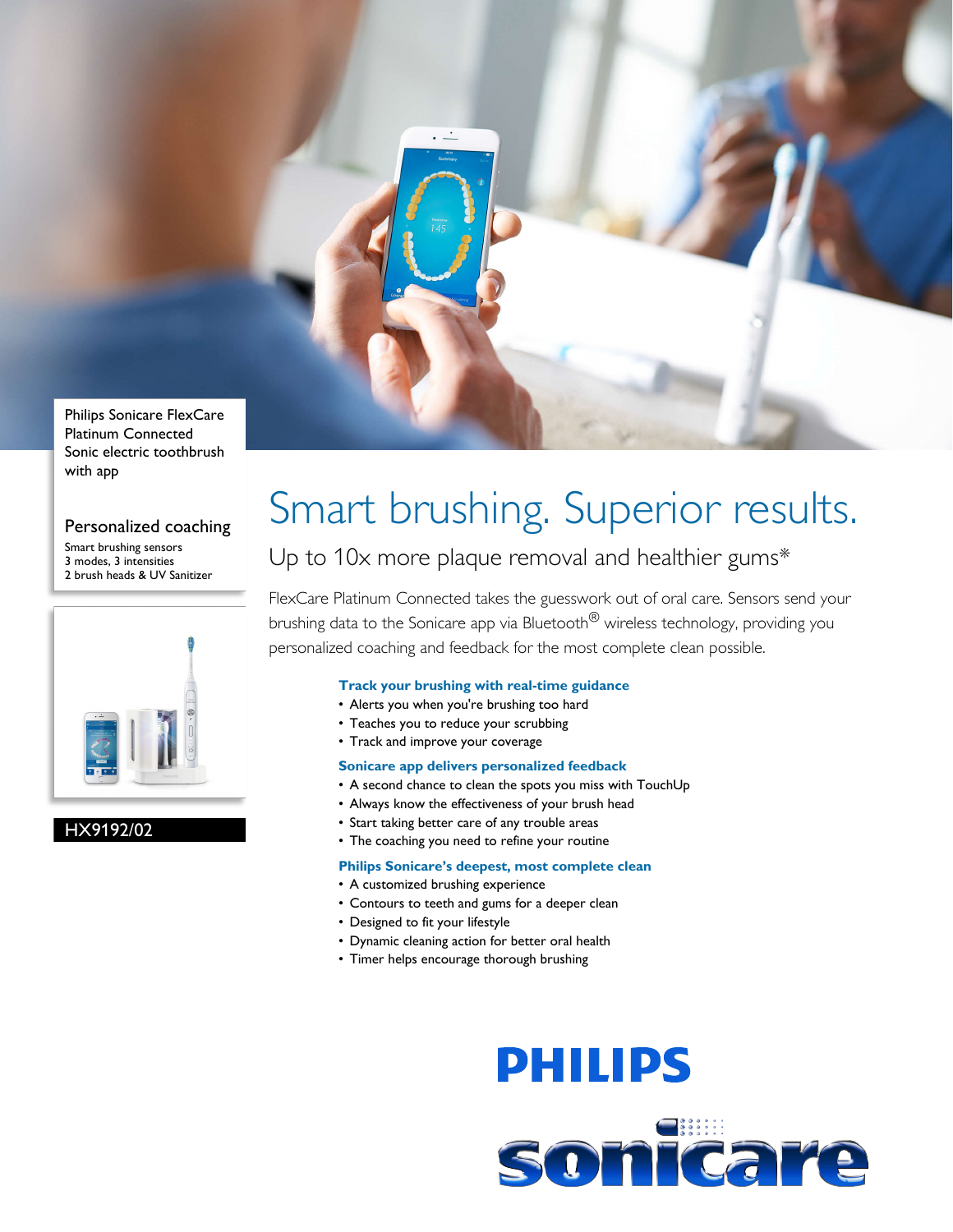### **Highlights**

#### **Location sensor**



FlexCare Platinum Connected's location sensor shows where you're brushing too little for better coverage. If there are spots you consistently miss when you're brushing, the location sensor will bring them to your attention.

#### **Pressure sensor**



You might not notice if you're brushing too hard, but your FlexCare Platinum Connected will. If you apply too much pressure, the intuitive pressure sensor will make the toothbrush handle gently pulsate so you know exactly when to adopt a softer touch. In studies, 7 out of 10 aggressive brushers successfully reduced their brushing pressure thanks to the pressure sensor.

#### **Scrubbing sensor**



With an electric toothbrush you let the toothbrush do the work, rather than using a scrubbing motion. FlexCare Platinum Connected has a scrubbing sensor that helps guide you to reduce scrubbing for optimized technique and a more gentle clean.

#### **Touch Up**



If you happen to miss any spots during a brushing session, the Philips Sonicare app tracks your coverage and gives you the opportunity to go back for a second pass. TouchUp provides customized guidance based on your personal brushing data so you can immediately address any missed areas and achieve a more complete clean.

#### **Personalized coaching**

Want to start a new goal? Here are some we recommend for you: Gum health Learn more »

FlexCare Platinum Connected lets you set daily goals and track your progress. The Sonicare app

maintains a running history of your brushing data, so you can easily review your performance. With personalized coaching, tips and alerts from the app, your brushing technique will improve over time. You can even share your progress report with your dental professional.

#### **Focus areas**



If your dental professional identifies specific spots in your mouth that need more attention due to plaque buildup, gum recession or another issue, FlexCare Platinum Connected can help you tackle those trouble areas. You can highlight these spots in your personalized mouthmap within the Sonicare app, reminding you to give them the extra care they need each time you brush.

#### **Brush head performance monitor**



Over months of normal use, brush heads gradually wear down and lose their stiffness. The Sonicare app includes a smart brush head performance monitor to track your brush head effectiveness based on your actual brushing time and pressure. It tells you when to replace your brush head so you continue to get the best results. You even have the option to order replacement brush heads right from within the app.